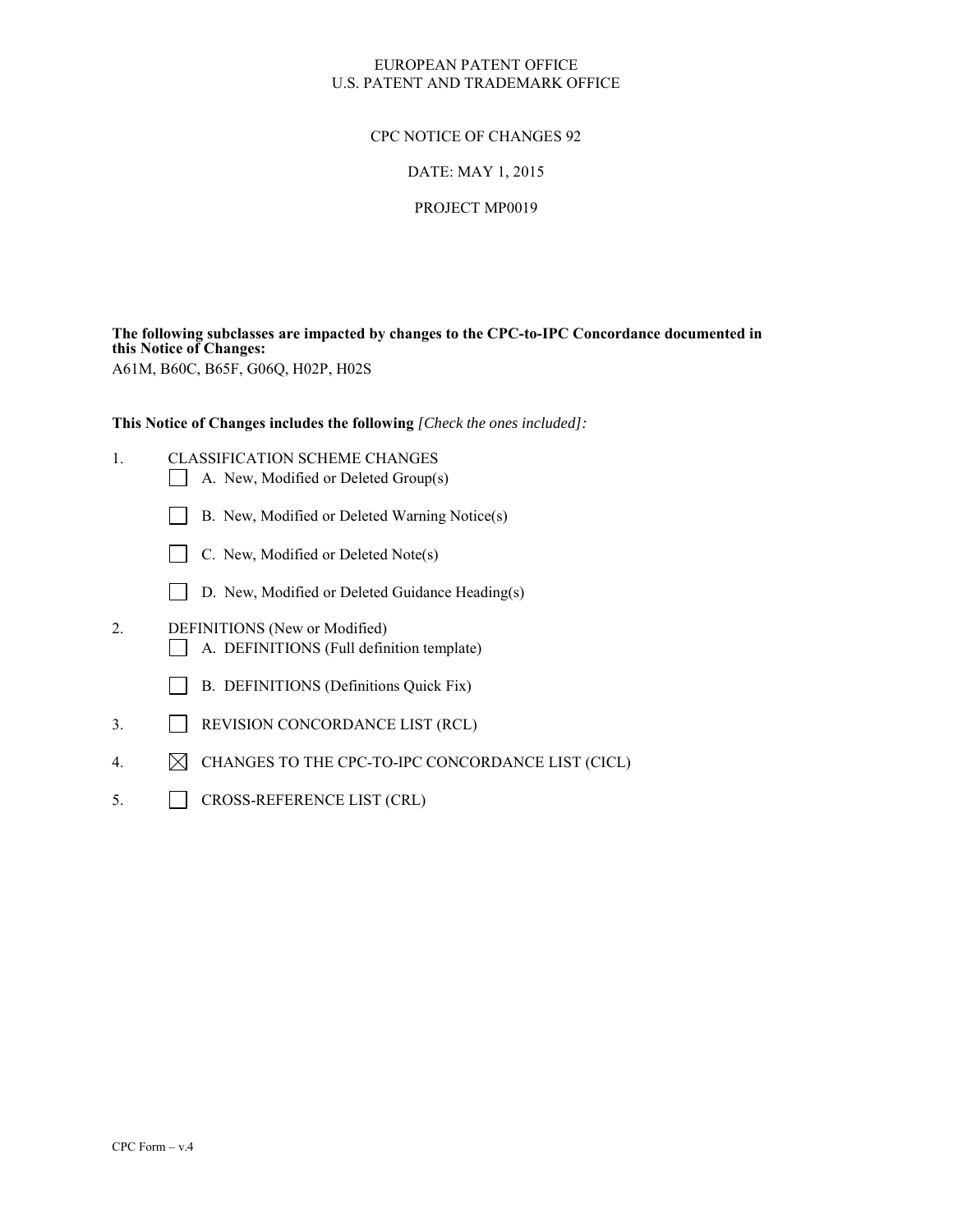# DATE: MAY 1, 2015

## PROJECT MP0019

# 4. CHANGES TO THE CPC-TO-IPC CONCORDANCE LIST (CICL)

| CPC           | $_{\rm IPC}$    | Action*    |
|---------------|-----------------|------------|
| A61M2016/0661 | A61M 16/06      | <b>NEW</b> |
| B60C2001/0033 | B60C1/00        | <b>NEW</b> |
| B60C2001/005  | B60C1/00        | <b>NEW</b> |
| B60C2001/0058 | B60C1/00        | <b>NEW</b> |
| B60C2001/0066 | B60C1/00        | <b>NEW</b> |
| B60C2001/0075 | B60C1/00        | <b>NEW</b> |
| B60C2001/0083 | B60C1/00        | <b>NEW</b> |
| B60C2001/0091 | B60C1/00        | <b>NEW</b> |
| B60C2003/005  | B60C3/00        | <b>NEW</b> |
| B60C2005/145  | B60C5/14        | <b>NEW</b> |
| B60C2005/147  | B60C5/14        | <b>NEW</b> |
| B60C2007/005  | <b>B60C7/00</b> | <b>NEW</b> |
| B60C2007/107  | B60C7/10        | <b>NEW</b> |
| B60C2007/146  | B60C7/14        | <b>NEW</b> |
| B60C2009/0014 | B60C9/00        | <b>NEW</b> |
| B60C2009/0021 | B60C9/00        | <b>NEW</b> |
| B60C2009/0035 | B60C9/00        | <b>NEW</b> |
| B60C2009/0071 | B60C9/00        | <b>NEW</b> |
| B60C2009/0078 | B60C9/00        | <b>NEW</b> |
| B60C2009/0085 | B60C9/00        | <b>NEW</b> |
| B60C2009/0092 | B60C9/00        | <b>NEW</b> |
| B60C2009/0215 | B60C9/02        | <b>NEW</b> |
| B60C2009/0223 | B60C9/02        | <b>NEW</b> |
| B60C2009/0246 | B60C9/02        | <b>NEW</b> |
| B60C2009/0253 | B60C9/02        | <b>NEW</b> |
| B60C2009/0261 | B60C9/02        | <b>NEW</b> |
| B60C2009/0269 | B60C9/02        | <b>NEW</b> |
| B60C2009/0276 | B60C9/02        | <b>NEW</b> |
| B60C2009/0284 | B60C9/02        | <b>NEW</b> |
| B60C2009/0408 | B60C9/04        | <b>NEW</b> |
| B60C2009/0416 | B60C9/04        | <b>NEW</b> |
| B60C2009/0425 | B60C9/04        | <b>NEW</b> |
| B60C2009/0433 | B60C9/04        | <b>NEW</b> |
| B60C2009/0441 | B60C9/04        | <b>NEW</b> |
| B60C2009/045  | B60C9/04        | <b>NEW</b> |
| B60C2009/0458 | B60C9/04        | <b>NEW</b> |
| B60C2009/0466 | B60C9/04        | <b>NEW</b> |
| B60C2009/0475 | B60C9/04        | <b>NEW</b> |
| B60C2009/0483 | B60C9/04        | <b>NEW</b> |
| B60C2009/0491 | B60C9/04        | <b>NEW</b> |
| B60C2009/145  | B60C9/14        | <b>NEW</b> |
| B60C2009/1814 | B60C9/18        | <b>NEW</b> |
| B60C2009/1828 | B60C9/18        | <b>NEW</b> |
| B60C2009/1842 | B60C9/18        | <b>NEW</b> |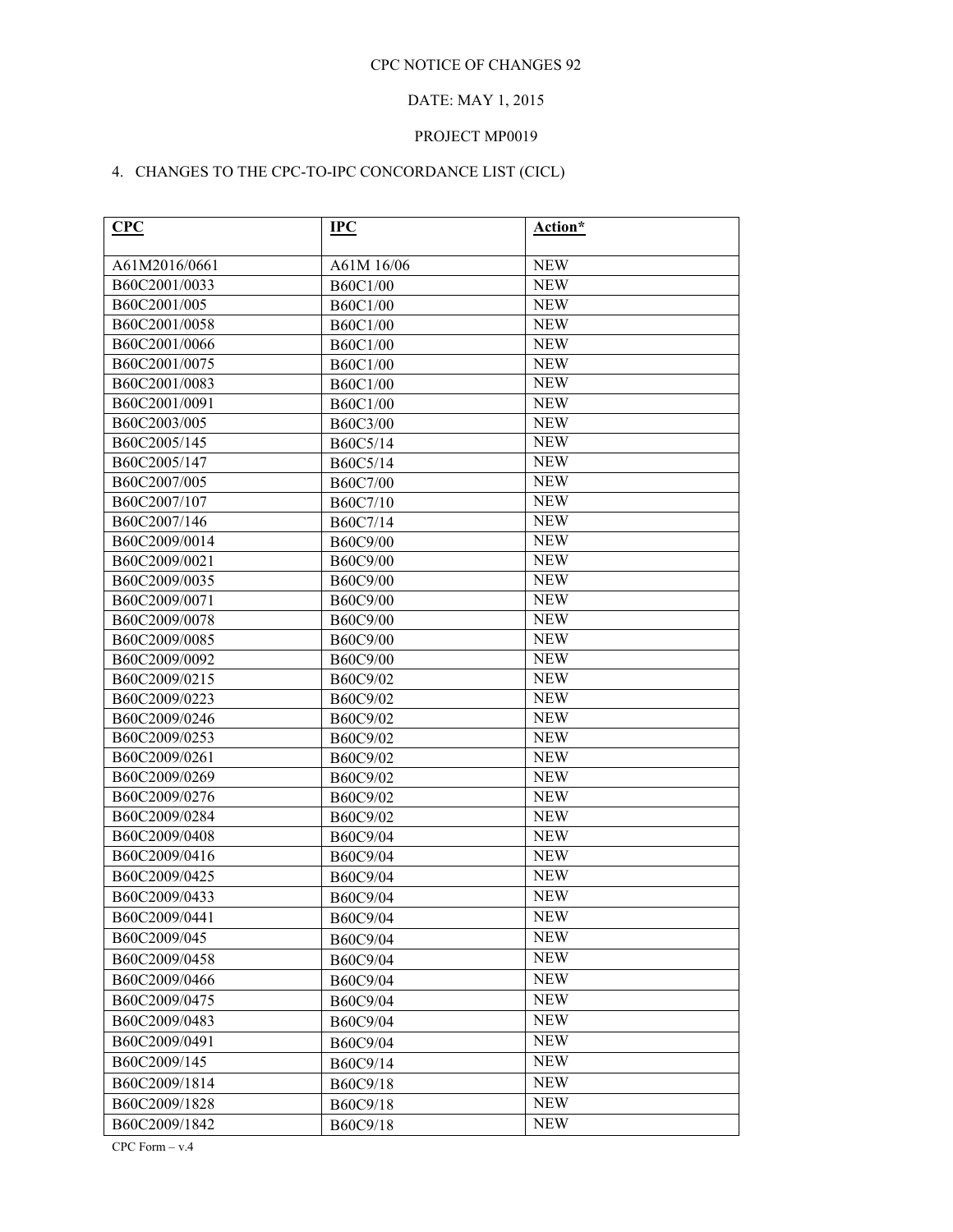## DATE: MAY 1, 2015

# PROJECT MP0019

| CPC           | $IPC$    | Action*    |
|---------------|----------|------------|
|               |          | <b>NEW</b> |
| B60C2009/1857 | B60C9/18 | <b>NEW</b> |
| B60C2009/1864 | B60C9/18 |            |
| B60C2009/1871 | B60C9/18 | <b>NEW</b> |
| B60C2009/1878 | B60C9/18 | <b>NEW</b> |
| B60C2009/1885 | B60C9/18 | <b>NEW</b> |
| B60C2009/1892 | B60C9/18 | <b>NEW</b> |
| B60C2009/2012 | B60C9/20 | <b>NEW</b> |
| B60C2009/2016 | B60C9/20 | <b>NEW</b> |
| B60C2009/2019 | B60C9/20 | <b>NEW</b> |
| B60C2009/2022 | B60C9/20 | <b>NEW</b> |
| B60C2009/2025 | B60C9/20 | <b>NEW</b> |
| B60C2009/2029 | B60C9/20 | <b>NEW</b> |
| B60C2009/2032 | B60C9/20 | <b>NEW</b> |
| B60C2009/2035 | B60C9/20 | <b>NEW</b> |
| B60C2009/2038 | B60C9/20 | <b>NEW</b> |
| B60C2009/2041 | B60C9/20 | <b>NEW</b> |
| B60C2009/2045 | B60C9/20 | <b>NEW</b> |
| B60C2009/2048 | B60C9/20 | <b>NEW</b> |
| B60C2009/2051 | B60C9/20 | <b>NEW</b> |
| B60C2009/2054 | B60C9/20 | <b>NEW</b> |
| B60C2009/2058 | B60C9/20 | <b>NEW</b> |
| B60C2009/2061 | B60C9/20 | <b>NEW</b> |
| B60C2009/2064 | B60C9/20 | <b>NEW</b> |
| B60C2009/2067 | B60C9/20 | <b>NEW</b> |
| B60C2009/207  | B60C9/20 | <b>NEW</b> |
| B60C2009/2074 | B60C9/20 | <b>NEW</b> |
| B60C2009/2077 | B60C9/20 | <b>NEW</b> |
| B60C2009/208  | B60C9/20 | <b>NEW</b> |
| B60C2009/2083 | B60C9/20 | <b>NEW</b> |
| B60C2009/2087 | B60C9/20 | <b>NEW</b> |
| B60C2009/209  | B60C9/20 | <b>NEW</b> |
| B60C2009/2093 | B60C9/20 | <b>NEW</b> |
| B60C2009/2096 | B60C9/20 | <b>NEW</b> |
| B60C2009/2209 | B60C9/22 | <b>NEW</b> |
| B60C2009/2214 | B60C9/22 | <b>NEW</b> |
| B60C2009/2219 | B60C9/22 | <b>NEW</b> |
| B60C2009/2223 | B60C9/22 | <b>NEW</b> |
| B60C2009/2228 | B60C9/22 | <b>NEW</b> |
| B60C2009/2233 | B60C9/22 | <b>NEW</b> |
| B60C2009/2238 | B60C9/22 | <b>NEW</b> |
| B60C2009/2242 | B60C9/22 | <b>NEW</b> |
| B60C2009/2247 | B60C9/22 | <b>NEW</b> |
| B60C2009/2252 | B60C9/22 | <b>NEW</b> |
| B60C2009/2257 | B60C9/22 | <b>NEW</b> |
| B60C2009/2261 | B60C9/22 | <b>NEW</b> |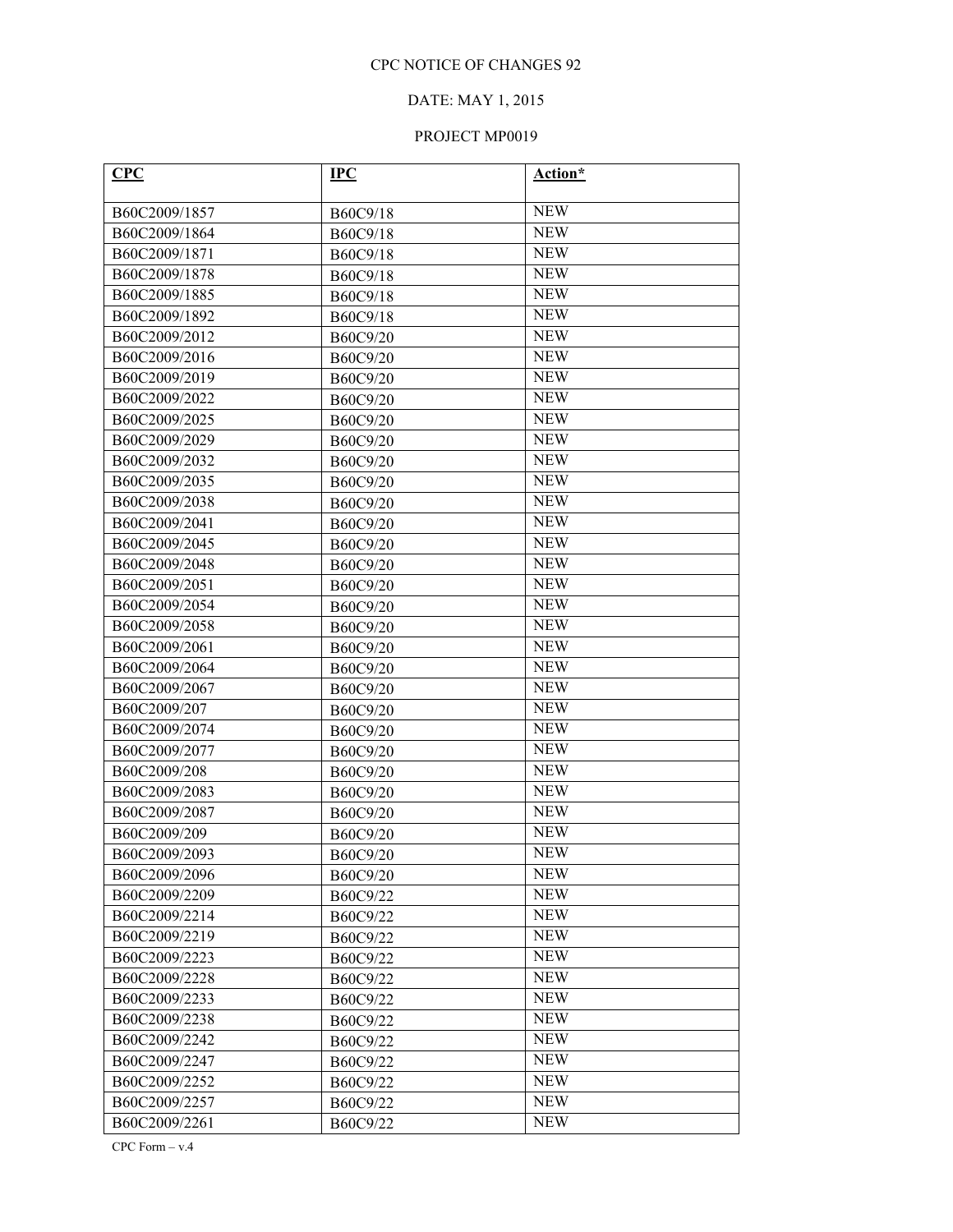## DATE: MAY 1, 2015

# PROJECT MP0019

| CPC           | <b>IPC</b> | Action*    |
|---------------|------------|------------|
| B60C2009/2266 | B60C9/22   | <b>NEW</b> |
| B60C2009/2271 | B60C9/22   | <b>NEW</b> |
| B60C2009/2276 | B60C9/22   | <b>NEW</b> |
| B60C2009/228  | B60C9/22   | <b>NEW</b> |
| B60C2009/2285 | B60C9/22   | <b>NEW</b> |
| B60C2009/229  | B60C9/22   | <b>NEW</b> |
| B60C2009/2295 | B60C9/22   | <b>NEW</b> |
| B60C2009/266  | B60C9/26   | <b>NEW</b> |
| B60C2009/283  | B60C9/28   | <b>NEW</b> |
| B60C2009/286  | B60C9/28   | <b>NEW</b> |
| B60C2011/0016 | B60C11/00  | <b>NEW</b> |
| B60C2011/0025 | B60C11/00  | <b>NEW</b> |
| B60C2011/0033 | B60C11/00  | <b>NEW</b> |
| B60C2011/0091 | B60C11/00  | <b>NEW</b> |
| B60C2011/013  | B60C11/01  | <b>NEW</b> |
| B60C2011/016  | B60C11/01  | <b>NEW</b> |
| B60C2011/0313 | B60C11/03  | <b>NEW</b> |
| B60C2011/0325 | B60C11/03  | <b>NEW</b> |
| B60C2011/0334 | B60C11/03  | <b>NEW</b> |
| B60C2011/0337 | B60C11/03  | <b>NEW</b> |
| B60C2011/0339 | B60C11/03  | <b>NEW</b> |
| B60C2011/0341 | B60C11/03  | <b>NEW</b> |
| B60C2011/0344 | B60C11/03  | <b>NEW</b> |
| B60C2011/0346 | B60C11/03  | <b>NEW</b> |
| B60C2011/0348 | B60C11/03  | <b>NEW</b> |
| B60C2011/0351 | B60C11/03  | <b>NEW</b> |
| B60C2011/0353 | B60C11/03  | <b>NEW</b> |
| B60C2011/0355 | B60C11/03  | <b>NEW</b> |
| B60C2011/0358 | B60C11/03  | <b>NEW</b> |
| B60C2011/036  | B60C11/03  | <b>NEW</b> |
| B60C2011/0362 | B60C11/03  | <b>NEW</b> |
| B60C2011/0365 | B60C11/03  | <b>NEW</b> |
| B60C2011/0367 | B60C11/03  | <b>NEW</b> |
| B60C2011/0369 | B60C11/03  | <b>NEW</b> |
| B60C2011/0372 | B60C11/03  | <b>NEW</b> |
| B60C2011/0374 | B60C11/03  | <b>NEW</b> |
| B60C2011/0376 | B60C11/03  | <b>NEW</b> |
| B60C2011/0379 | B60C11/03  | <b>NEW</b> |
| B60C2011/0381 | B60C11/03  | <b>NEW</b> |
| B60C2011/0383 | B60C11/03  | <b>NEW</b> |
| B60C2011/0386 | B60C11/03  | <b>NEW</b> |
| B60C2011/0388 | B60C11/03  | <b>NEW</b> |
| B60C2011/039  | B60C11/03  | <b>NEW</b> |
| B60C2011/0393 | B60C11/03  | <b>NEW</b> |
| B60C2011/0395 | B60C11/03  | NEW        |

CPC Form – v.4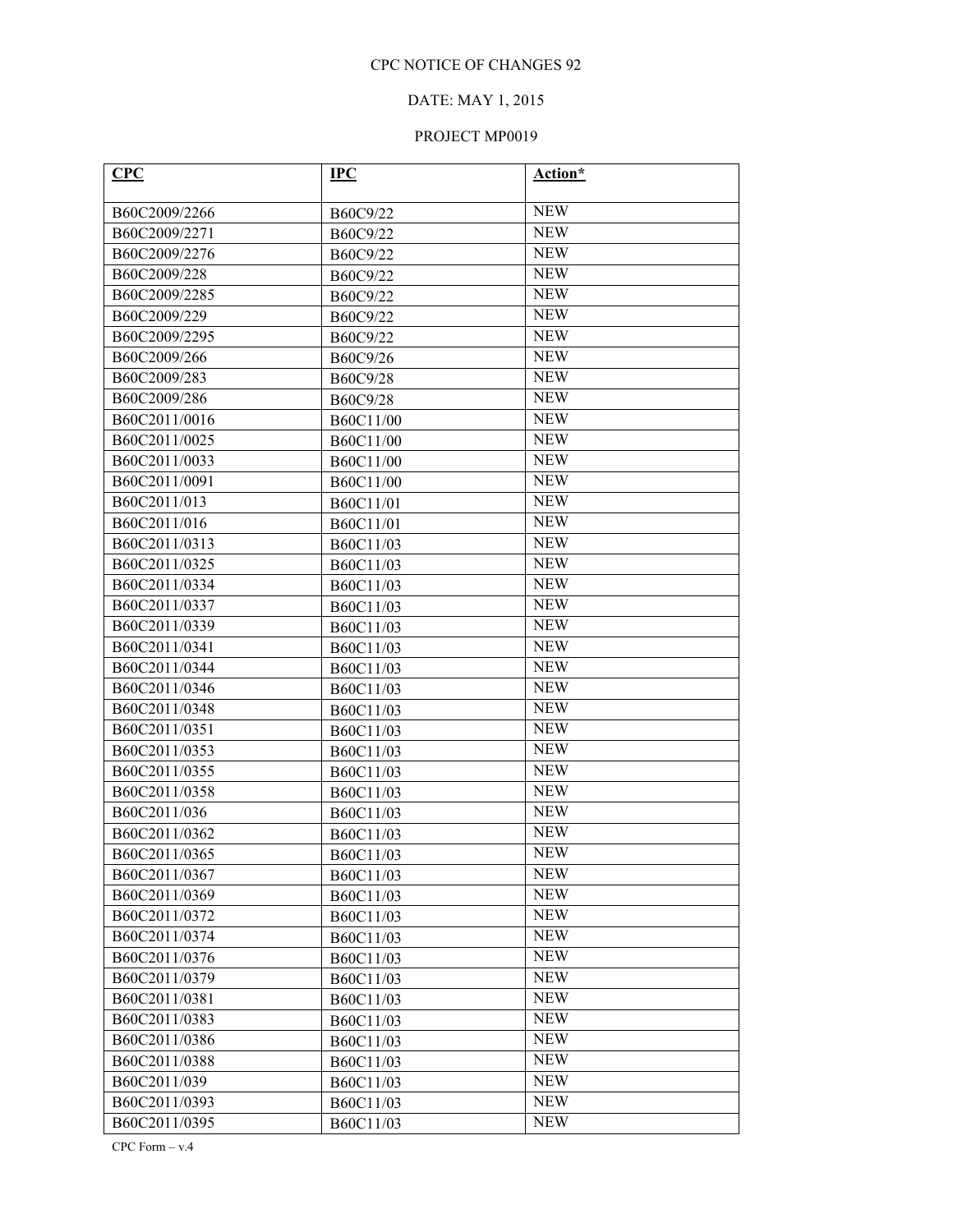## DATE: MAY 1, 2015

# PROJECT MP0019

| CPC                           | <b>IPC</b> | Action*                  |
|-------------------------------|------------|--------------------------|
| B60C2011/0397                 | B60C11/03  | <b>NEW</b>               |
| B60C2011/1209                 | B60C11/12  | <b>NEW</b>               |
| B60C2011/1213                 | B60C11/12  | <b>NEW</b>               |
| B60C2011/1227                 | B60C11/12  | <b>NEW</b>               |
| B60C2011/1231                 | B60C11/12  | <b>NEW</b>               |
| B60C2011/1245                 | B60C11/12  | <b>NEW</b>               |
| B60C2011/1254                 | B60C11/12  | <b>NEW</b>               |
| B60C2011/1268                 | B60C11/12  | <b>NEW</b>               |
| B60C2011/1277                 | B60C11/12  | <b>NEW</b>               |
| B60C2011/1286                 | B60C11/12  | <b>NEW</b>               |
| B60C2011/129                  | B60C11/12  | <b>NEW</b>               |
| B60C2011/1295                 | B60C11/12  | <b>NEW</b>               |
| B60C2011/133                  | B60C11/13  | <b>NEW</b>               |
| B60C2011/1338                 | B60C11/13  | <b>NEW</b>               |
| B60C2011/1361                 | B60C11/13  | <b>NEW</b>               |
| B60C2011/142                  | B60C11/14  | <b>NEW</b>               |
| B60C2011/145                  | B60C11/14  | <b>NEW</b>               |
| B60C2011/147                  | B60C11/14  | <b>NEW</b>               |
| B60C13/004                    | B60C 13/00 | <b>NEW</b>               |
| B60C2013/005                  | B60C13/00  | <b>NEW</b>               |
| B60C2013/006                  | B60C13/00  | <b>NEW</b>               |
| B60C2013/007                  | B60C13/00  | <b>NEW</b>               |
| B60C2013/008                  | B60C13/00  | <b>NEW</b>               |
| B60C2013/026                  | B60C13/00  | <b>NEW</b>               |
| B60C2013/045                  | B60C13/04  | <b>NEW</b>               |
| B60C2015/009                  | B60C15/00  | <b>NEW</b>               |
| B60C2015/0245                 | B60C15/024 | <b>NEW</b>               |
| B60C2015/042                  | B60C15/04  | <b>NEW</b>               |
| B60C2015/044                  | B60C15/04  | <b>NEW</b>               |
| B60C2015/046                  | B60C15/04  | <b>NEW</b>               |
| B60C2015/048                  | B60C15/04  | <b>NEW</b>               |
| B60C2015/061                  | B60C15/06  | <b>NEW</b>               |
| B60C2015/0614                 | B60C15/06  | <b>NEW</b>               |
| B60C2015/0617                 | B60C15/06  | <b>NEW</b>               |
| B60C2015/0621                 | B60C15/06  | <b>NEW</b>               |
| B60C2015/0625                 | B60C15/06  | <b>NEW</b>               |
| B60C2015/0639                 | B60C15/06  | <b>NEW</b>               |
| B60C2015/0642                 | B60C15/06  | <b>NEW</b>               |
| B60C2015/0646                 | B60C15/06  | <b>NEW</b><br><b>NEW</b> |
| B60C2015/065                  | B60C15/06  | <b>NEW</b>               |
| B60C2015/0657                 | B60C15/06  | <b>NEW</b>               |
| B60C2015/066<br>B60C2015/0664 | B60C15/06  | <b>NEW</b>               |
| B60C2015/0667                 | B60C15/06  | <b>NEW</b>               |
| B60C2015/0671                 | B60C15/06  | <b>NEW</b>               |
|                               | B60C15/06  |                          |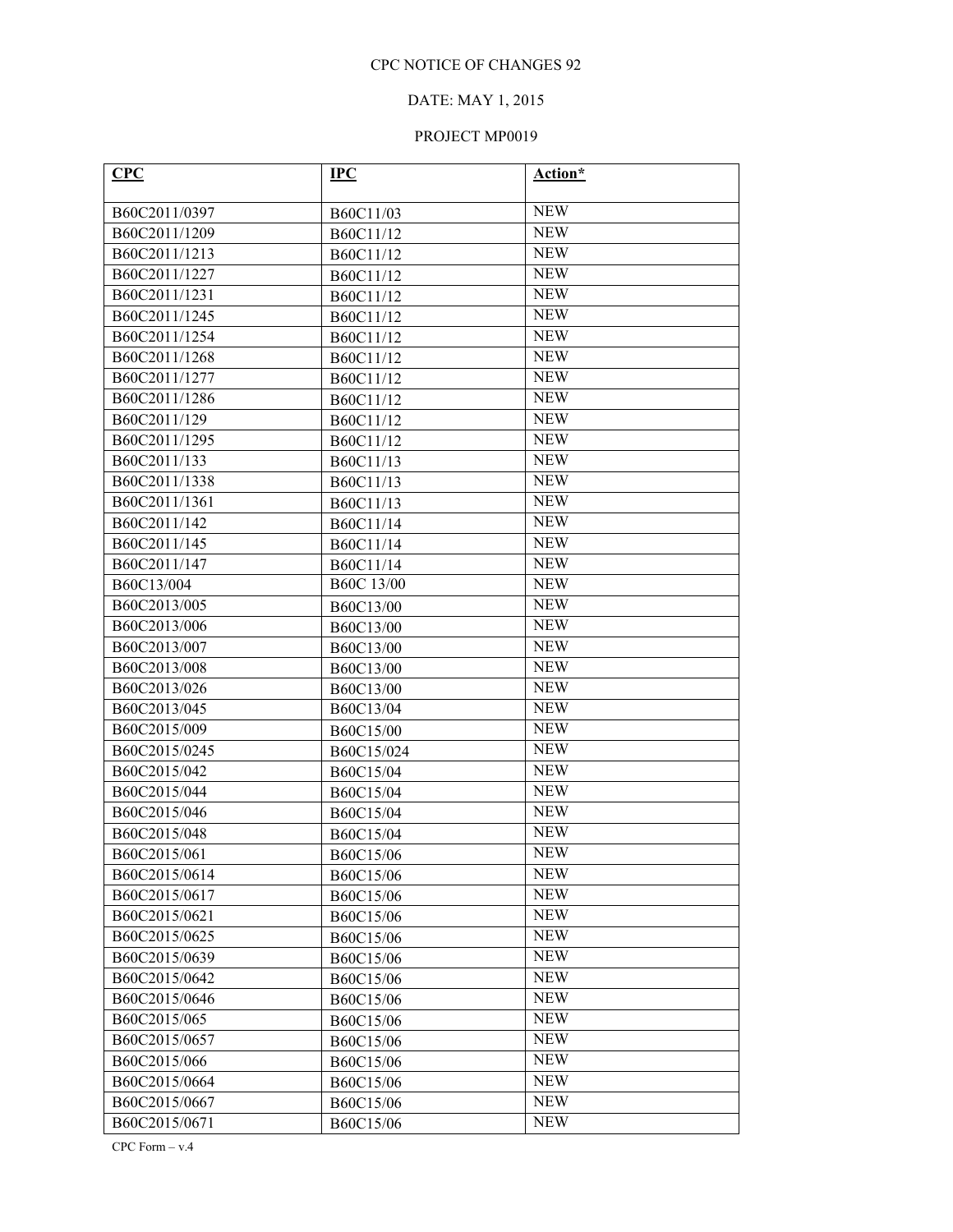## DATE: MAY 1, 2015

#### PROJECT MP0019

| CPC           | $_{\rm IPC}$            | Action*    |
|---------------|-------------------------|------------|
| B60C2015/0675 | B60C15/06               | <b>NEW</b> |
| B60C2015/0678 | B60C15/06               | <b>NEW</b> |
| B60C2015/0682 | B60C15/06               | <b>NEW</b> |
| B60C2015/0685 | B60C15/06               | <b>NEW</b> |
| B60C2015/0689 | B60C15/06               | <b>NEW</b> |
| B60C2015/0692 | B60C15/06               | <b>NEW</b> |
| B60C2015/0696 | B60C15/06               | <b>NEW</b> |
| B60C2017/0054 | B60C17/00               | <b>NEW</b> |
| B60C2017/0063 | B60C17/00               | <b>NEW</b> |
| B60C2017/0072 | B60C17/00               | <b>NEW</b> |
| B60C2017/0081 | B60C17/00               | <b>NEW</b> |
| B60C2017/063  | B60C17/06               | <b>NEW</b> |
| B60C2017/068  | B60C17/06               | <b>NEW</b> |
| B60C2019/004  | B60C19/00               | <b>NEW</b> |
| B60C2019/005  | B60C19/00               | <b>NEW</b> |
| B60C2019/006  | B60C19/00               | <b>NEW</b> |
| B60C2019/007  | B60C19/00               | <b>NEW</b> |
| B60C2019/008  | B60C19/00               | <b>NEW</b> |
| B60C27/0238   | B60C27/02               | <b>NEW</b> |
| B60C2200/00   | <b>CPCONLY</b>          | <b>NEW</b> |
| B60C2200/02   | <b>CPCONLY</b>          | <b>NEW</b> |
| B60C2200/04   | <b>CPCONLY</b>          | <b>NEW</b> |
| B60C2200/06   | <b>CPCONLY</b>          | <b>NEW</b> |
| B60C2200/065  | <b>CPCONLY</b>          | <b>NEW</b> |
| B60C2200/08   | <b>CPCONLY</b>          | <b>NEW</b> |
| B60C2200/10   | <b>CPCONLY</b>          | <b>NEW</b> |
| B60C2200/12   | <b>CPCONLY</b>          | <b>NEW</b> |
| B60C2200/14   | <b>CPCONLY</b>          | <b>NEW</b> |
| B65F2220/00   | <b>CPCONLY</b>          | <b>NEW</b> |
| B65F2230/00   | <b>CPCONLY</b>          | <b>NEW</b> |
| B65F2240/00   | <b>CPCONLY</b>          | <b>NEW</b> |
| B65F2250/00   | <b>CPCONLY</b>          | <b>NEW</b> |
| G06Q40/02     | G06Q 40/02              | <b>NEW</b> |
| G06Q40/025    | G06Q 40/02              | <b>NEW</b> |
| G06Q40/04     | G06Q 40/04              | <b>NEW</b> |
| G06Q40/06     | G06Q 40/06              | <b>NEW</b> |
| G06Q40/08     | G06Q 40/08              | <b>NEW</b> |
| H02P7/348     | H02P 7/18               | <b>NEW</b> |
| H02S20/32     | H <sub>0</sub> 2S 20/32 | <b>NEW</b> |

\*Action column:

- For an (N) or (Q) entry, provide an IPC symbol and complete the Action column with "NEW."
- For an existing CPC main trunk entry or indexing entry where the existing IPC symbol needs to be changed, provide an updated IPC symbol and complete the Action column with "UPDATED."